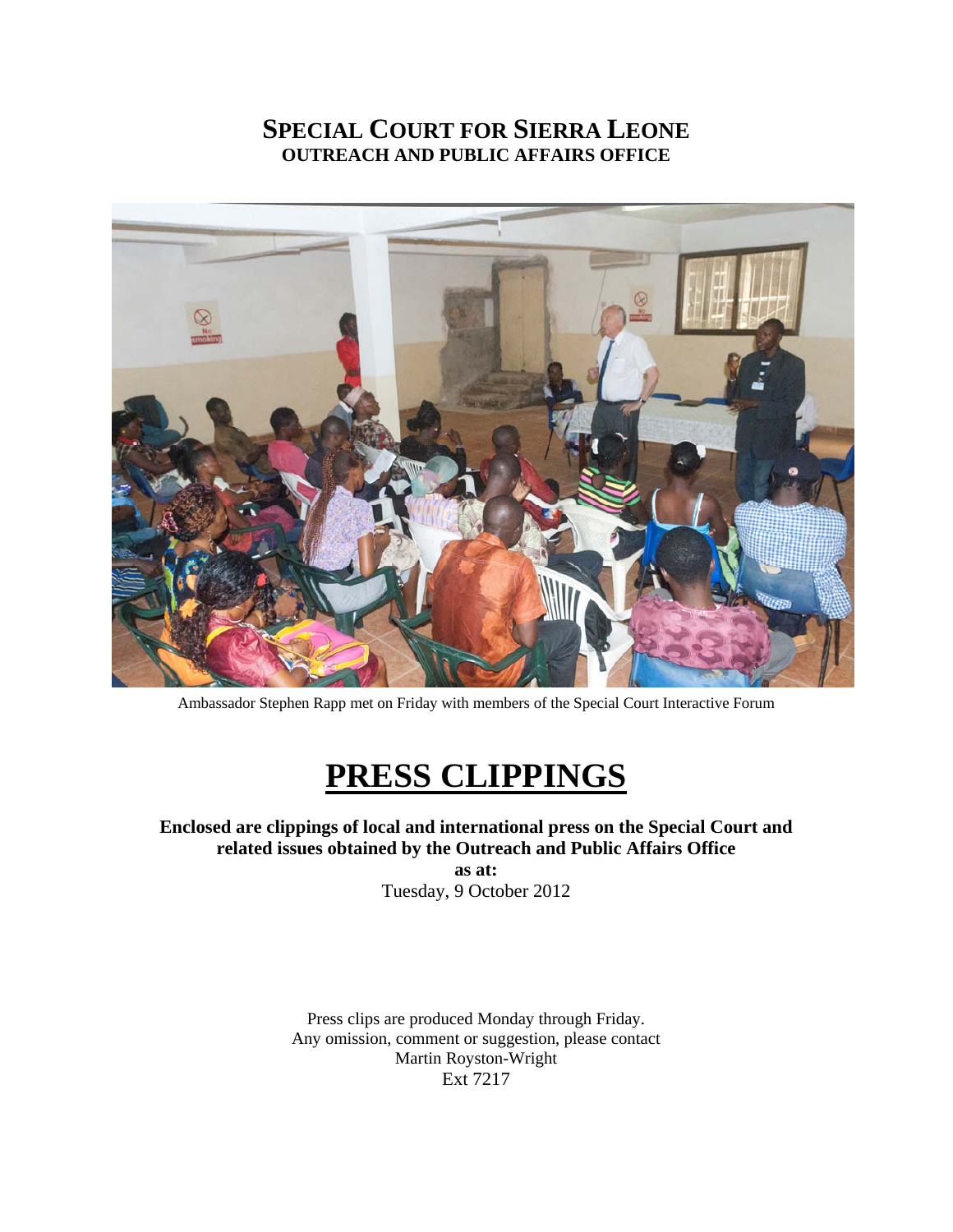| <b>Local News</b>                                                        |        |
|--------------------------------------------------------------------------|--------|
| RUFP Candidate Speaks Out / Politico                                     | Page 3 |
| <b>International News</b>                                                |        |
| Detective Arrested Over Bribery Charge in Charles Taylor Trial / Reuters | Page 4 |
| International Criminal Court Faces Funding Crisis / Capital FM           | Page 5 |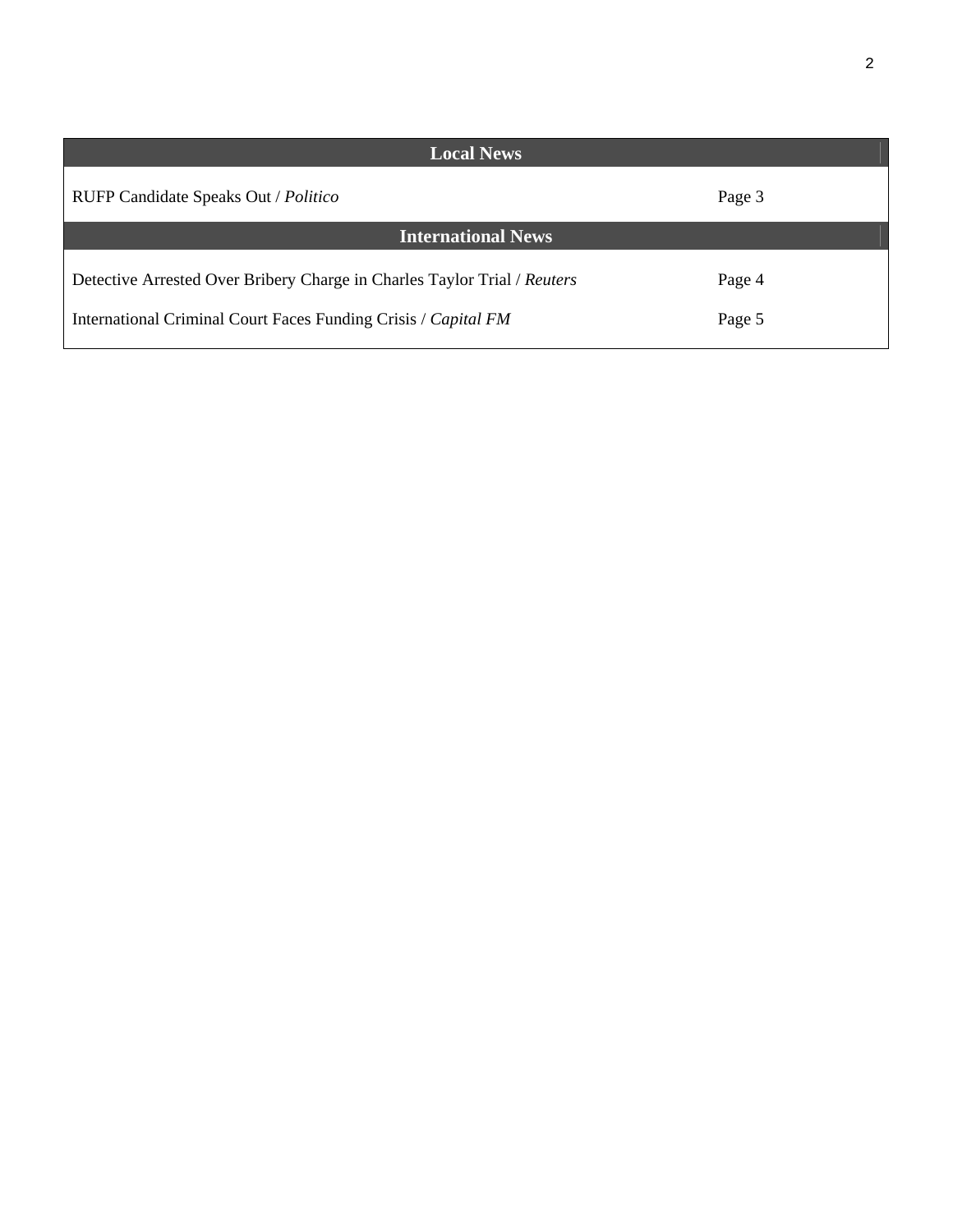# Page 11 Interview Decision 2012: **RUFP Candidate** speaks out

Nominations for presidential and parliamentary candidates started over the weekend with the People's Movement for<br>Democratic Change (PMDC), United Democratic Movement (UDM), the United National People's Party (UNPP) and the Revolutionary United Front Party (RUFP).

On Monday it was the turn of the main opposition Sierra Leone People's Party (SLPP). Politico hopes to be able to speak to all the candidates. But today we begin with the RUFP who, for the first time, convened a delegates' conference to elect their presidential candidate. He is Eldred Collins, a former spokesman of the rebel organisation. See page...for full interview.<br>POLITICO: Mr. Collins you want to tell me why you are running for president of<br>Sierra Leone?

Collins: Yes of course! I have so many reasons and also without reasons. It has<br>been bestowed on me by God that I should take my people out of bondage. You can see the present situation in Sierra Leone the living condition. We came from a crisis a war. And for the past 15 years we see things are dragging feet and we the R.U.F.P. have an ideology. An ideology which says that power belongs to the people and the wealth of the country belongs to the people and should be utilized and I have seen that there is no utilization of these our blessed mineral resources that should take care of the welfare of the people. In [the areas of]<br>education, health and other minor issues. That is the reason why in the Lome Peace<br>agreement [it is stated that] there should be a commission of strategic mineral resources. A commission that is supposed to control the mineral wealth of the nation, which has not come true. And then we are hungry. The people of Sierra Leone are<br>struggling without survival and struggle without survival is a crime and we feel guilty that we have to use our political will. our democratic will to make sure that the power goes back to the people and the<br>people will control their destiny.

POLITICO: When you say you feel guilty, what do you mean?

Collins: Guilty of not defending the people

POLITICO: You mean the R.U.F.P.?

Collins: All Sierra Leoneans! Meaningful<br>Sierra Leoneans, intellectuals, academics, etc. It is their responsibility to make sure that they create the avenue, the scenario where the welfare of the people should be met

POLITICO: Some people believe that the kind of bondage or poverty you refer to<br>that goes on in Sierra Leone is largely due to the activities of your R.U.F when it was a rebel organisation. What would you say to those people?

Collins: Those people do not know the orical background of our country.

POLITICO: But they do know that there was a rebel war in Sierra Leone unleashed by the R.U.F. which was actually represented by you, and you were yourself a key player in those rebel times?

Collins: If there was not a reason for the revolution, or the war the international community and the other people during the peace agreement would not have said that the R.U.F. should be transformed into a political party.



POLITICO: That was probably a way to bring back peace, a peace which you and your rebel movement had suffocated.

Collins: The people of this country until before the war were suffering without survival. Things were going from bad to<br>worse, even the common Sierra Leonean in the street was saying that in krio "if war nor fet tin nor go bete". And that's been

POLITICO: Meaning if the country did not go to war things would not improve? Collins: Yes that was the saying of Sierra Leoneans in those days.

POLITICO: But probably they believe now that they probably had wished for some-<br>thing which they ought to not have wished for because of the orgy of violence and terror unleashed by R.U.F.

Collins: The R.U.F. was not the only fighting force in Sierra Leone, and let me tell<br>you, my brother, things have to change. The people said those things without even knowing the consequences of war and the<br>have now realized what the consequences of war are

POLITICO: Exactly, meaning wanton destruction. And do you feel guilty that the R.U.F. unleashed terror on the people of Sierra Leone - do you personally as Eldred Collins feel guilty?

Collins: Those people that caused this war-<br>that caused this country to go down the drain in the holes making Sierra Leone to become a dark country within the continent, do they feel guilty that they are the<br>cause of the revolution or revolt of the eople? Because this was a purely Sierra cone issue

POLITICO: Be that it may be, do you feel guilty for being a part of the R.U.F. rebel movement and you yourself were quite<br>known in Sierra Leone for having declared "Operation No Living Thing" - meaning to kill everything that was living. Do you regret the role you played?<br>Collins: You are talking about "Operation"

No Living Thing", where were you when<br>the Nigerians were bombing and killing people? Where were you when we were pulling out of Freetown when the Nigerins were bombing? That was the reason why we said that we would look for them.<br>We were talking about those that were killing the people of Sierra Leone at that time. But things have changed.

POLITICO: Have you changed? You say things have changed, have you changed?

Collins: My question is has Sierra Leone changed, because I'm a Sierra Leonean.<br>If Sierra Leone has changed then I will be Politico Newspaper

#### changed.<br>POLITICO: What is your answer to that has Sierra Leone changed?

Collins: It is my duty to contribute to-<br>wards the total changing of the system in Sierra Leone and that is why I am going for the presidency to make sure that we have serenity. We have welfare and the welfare of people of this country should be met by those who represent them. They are not masters of the people - they are<br>servants of the people. I am a servant of the people. I have given up my life in making sure that what belongs to the people<br>gets back to the people.

POLITICO: I ask you this again: with the benefit of hindsight, do you regret joining<br>the R.U.F rebel movement and taking part in the orgy that was unleashed on this coun try and its people. Do you regret that at all? Collins: There are so many revolutions in the world, there are so many wars in the world. I do think that most of these leaders in Iraq, name them so many countries that<br>were destroyed by war, and I'm asking if they have regretted or not? As I told you before, my mission is to make sure that serenity [and] the welfare of the people of this country [are] met and I have taken the onus. You are talking about regret, the government of the day at that particular time, was it a violent government or a peaceful one? Even you the press, there

was no press freedom, there was so many things under the one party system you know and now we have made sure that the awareness is now in the minds of the people of this country. POLITICO: You are talking about the

government of the 1980s to1990s that you say led you to take up arms and that was a government led by the APC party. There<br>has been a rumor that you have associated yourself with the APC party which is in government. Is that true?

Collins: The APC of the 1980s to 1992 was a one party government that was a com-<br>position of all political parties that came together under Siaka Stevens to be a one party system. So there was nothing like multi parties.

POLITICO: Are you saying the APC of the day is different in the sense therefore you are comfortable associating with them? Collins: My association is with all political parties because we are preaching political tolerance. It doesn't mean we are allies to any political party. Let me tell you, the RUFP

is an independent political party and we have ideology behind our cause.<br>POLITICO: So it is not true that you have an affinity with the APC party - the government right now?

Collins: They are a party on their own<br>and the RUFP is a party on our own.<br>POLITICO: Is it true that the government

now is bankrolling your party in any way.

Collins: That is not correct! That is wrong! It is misleading. It is done by those who are against the system to make sure that<br>we pursue political tolerance in the country. We are not an ally to any political party and we are warning those people who are<br>spreading those ugly messages of the RUFP alligning itself with the APC or any other political party that they have to be very careful with the security of our country. It is not yet time to be pointing fingers at political parties. We do believe that it is time for us to share ideas because at the end of the day this is our country. After election we will all have to come together and build this nation irrespective of party. When election comes we go to our vari-<br>ous parties. But the RUF has no alliance with any political party. We are going for the race, we are going for the presidency,<br>we are going for parliament and councils in the coming election. Don't forget we are now completely transformed into a politirow completely transformed movie point-<br>cal party. We have just held our national<br>delegates' conference in Kenema, where for the first time we brought the whole of the RUF family together and we will make sure that we are not part and parcel of any

#### October 9-10, 2012

violence in this country. We are now a political party. Anyone who thinks the RUFP is going towards violence is making a big mistake. A mistake that he or she would never forget, because we will shun you, we will not talk to you, we will keep out of your way. The idea is let us have a peaceful democratic system in our country where issues would be debated. You give your views your ideas. Sierra Leoneans are now aware. I don't believe that Sierra Leoneans at this time are going for colours. Their minds have changed, therefore let's give them a chance. Whomsoever prethem to it.

POLITICO: Finally when you go around the country particularly those areas hardest hit by the country's civil war - I mean espe-<br>cially like places like Kailahun district where the war started - when you visit those areas and then you see the scars or remains of the civil war, do you say to people you are sorry or the RUF is sorry or do you just ignore those things?

Collins: After the Second World War mass infrastructural development started,<br>we believe that it is now time that those areas that were destroyed during the war<br>[be rebuilt]. In fact what type of infrastrucwas there before?

#### POLITICO: Whatever there was...

Collins: Excuse me, with the wealth we have in this country we do believe that after the war or now we have stability, we have peace, we have political process that is democratic. We will make sure that all areas that were destroyed during the war. and I will be hasty to tell you that it was not only the RUF that fired guns in those areas. You had the ECOMOG that eas. Four had the ECOMOG that<br>were...bombing those areas. They were not<br>taken to the special court, destroying villages with bombs, you understand? Most of the destruction up there was done by those things. The truth has not come out, the truth will come out about how those areas were destroyed. But now ... [it] is our housing policy that it is the right for a government to have a housing project or housing policy laid out so that at least they will have some estate where you can get people to live and to improve the infrastructure of our colonial towns up country.

POLITICO: It is amazing Mr. Collins, if I could ask you again, you don't sound regretful. You have not used the 'R' word to say you are remorseful or regretful for what the RUF did to Sierra Leoneans?

Collins: Is it the RUF that fought the war Sierra Leone?

POLITICO: There may have been other groups, [but] do you feel sorry for what you<br>did?

Collins: Have you asked them whether they are sorry for coming and shelling their bombs and destroying those villages?

#### POLITICO: Be that as it may, do you as RUF regret at all what you did - your own<br>part of the destruction of Sierra Leone. Do ou regret that as Eldred Collins, presidential candidate of the RUFP?

Collins: The war, no one knows the consequences of war. Those that caused the war did not regret it and the RUF was not the only faction that fought in the country. POLITICO: And you have not regretted

Collins: Regretting what? Regretting when the people were living in dark days! You are talking about regretting, now the awareness has come into the minds of the people of the country they are aware. Evervone in this country took part in the war including you because you are a Sierra Leonean either for the good or for the worse. So the issue of regretting leads towards the new Sierra Leone that we are about to build as a nation.

POLITICO: Mr Collins, thank you very much for your time. Collins: Thank you too.

NOTE: This interview was conducted before Eldred Collins appointed a woman as his running-mate.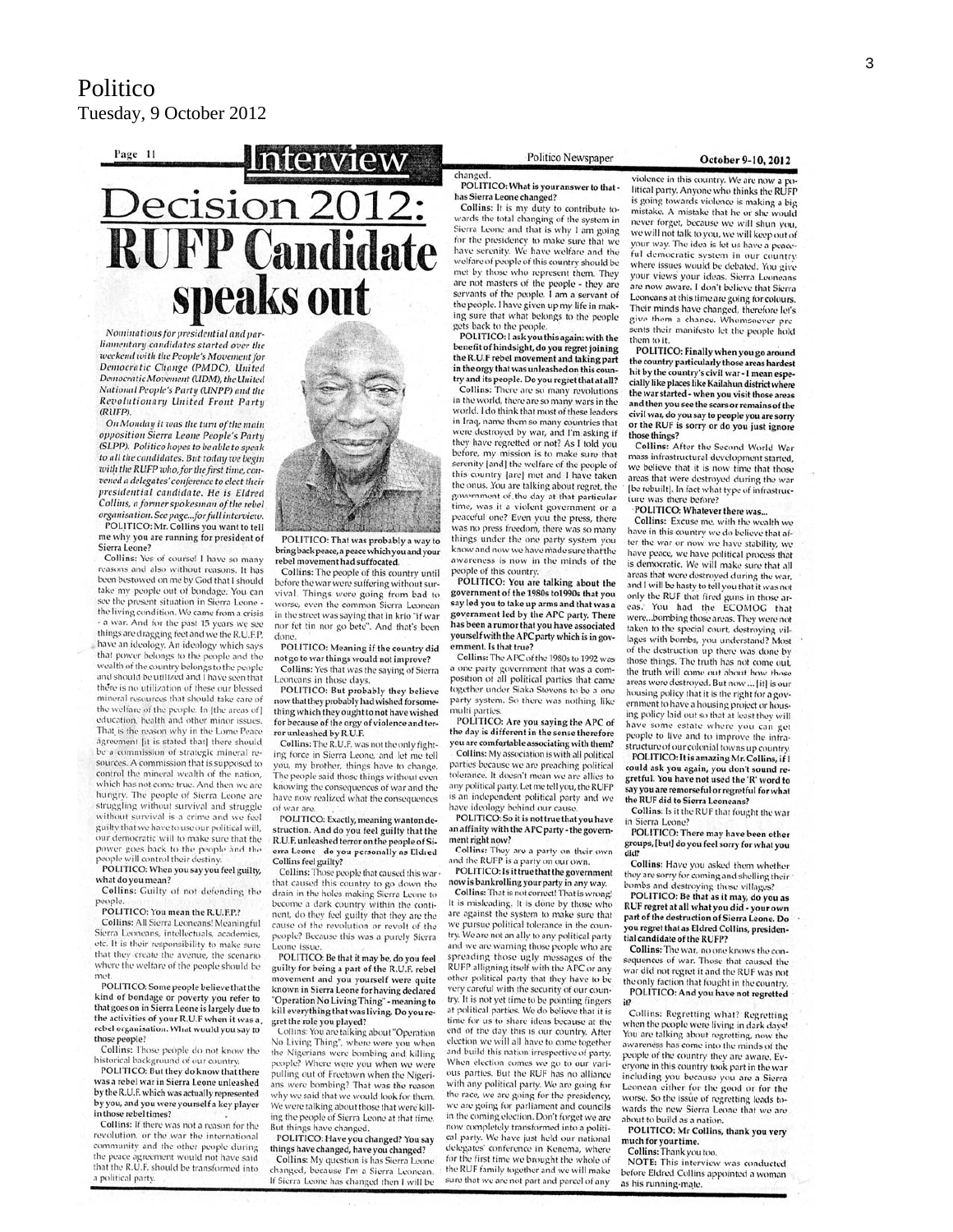## **Detective arrested over bribery charge in Charles Taylor trial**

FREETOWN (Reuters) - Police in Sierra Leone have arrested an investigator employed by former Liberian President Charles Taylor's defense team on charges he attempted to bribe prosecution witnesses to recant their testimony during Taylor's war crimes trial.

A United Nations-backed court in April convicted Taylor of war crimes and crimes against humanity for his role supporting rebels during Sierra Leone's civil war, a conflict that killed more than 50,000 people. He was sentenced to 50 years in prison but is appealing his conviction.

Prince Taylor, who is not related to the former president, was arrested in the town of Bo on Saturday on an arrest warrant issued by the Special Court for Sierra Leone.

"Four counts ... allege that Prince Taylor offered a bribe to a witness to recant testimony given before the court and four counts ... allege that he otherwise interfered with a witness to recant testimony," a statement issued by the court on Saturday read.

Prince Taylor's initial arraignment was due to take place in the capital Freetown on Monday. His lawyer declined to comment on the charges.

Charles Taylor's conviction was the first time a head of state has been found guilty by an international tribunal since the Nazi trials at Nuremberg following the end of World War Two.

The court ruled that Taylor had received "blood diamonds" - as the stones from Sierra Leone's conflict zones were known - in exchange for providing arms and ammunition to the Revolutionary United Front (RUF) rebels.

The rebels often used drugged up child soldiers they had abducted from their families to commit atrocities including rape, enslavement, beheading, disembowelment and maiming.

The U.N.-backed court was established to try those deemed to bear "greatest responsibility" for crimes committed in the West African state's civil war, which ended in 2002.

(Reporting by Simon Akam; Editing by Joe Bavier and Andrew Osborn)